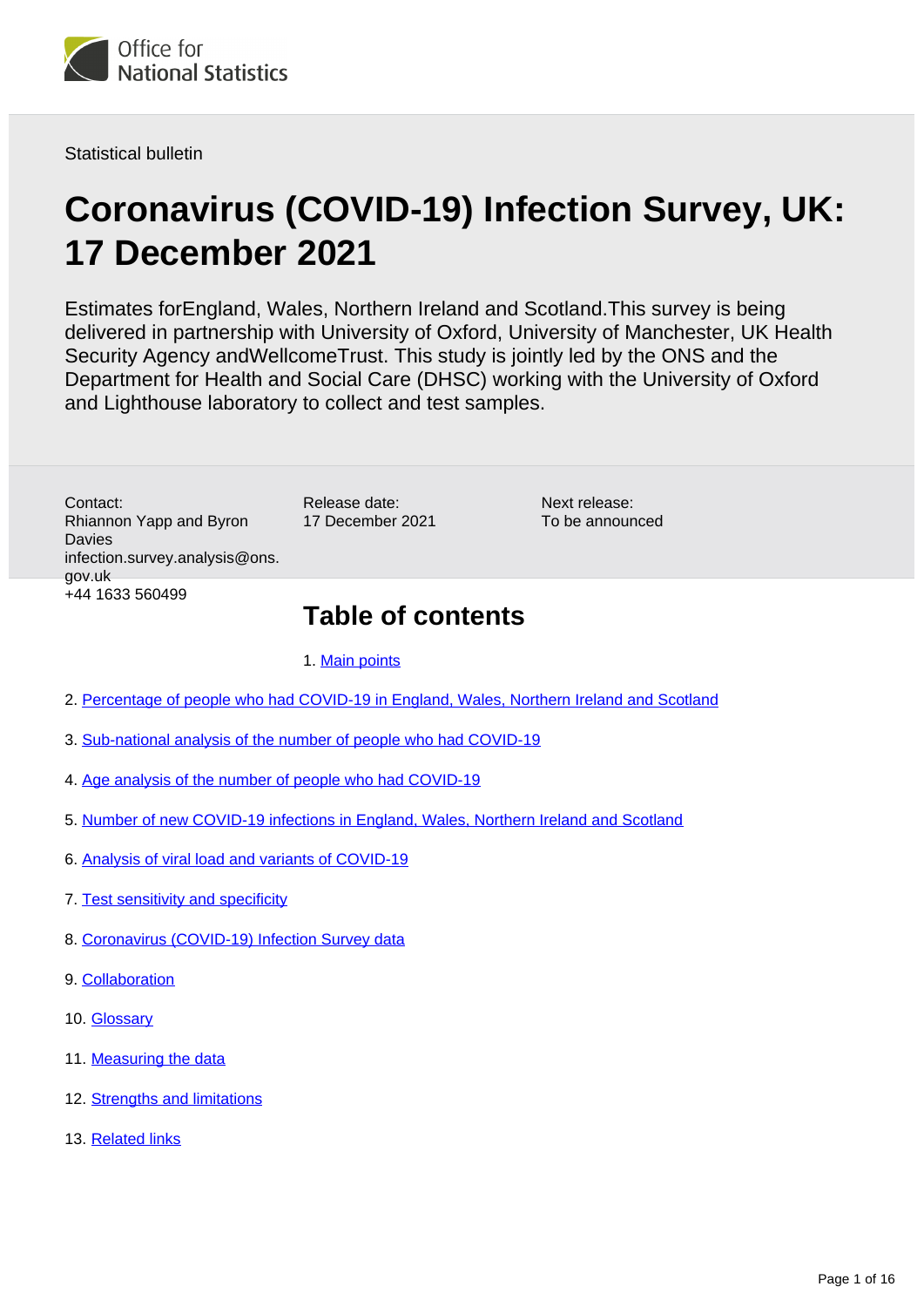## <span id="page-1-0"></span>**1 . Main points**

- In England, the trend in the percentage of people testing positive was uncertain in the week ending 11 December 2021; we estimate that 936,000 people in England had coronavirus (COVID-19) (95% credible interval: 883,900 to 989,100), equating to around 1 in 60 people.
- In Wales, the trend in the percentage of people testing positive was uncertain in the week ending 11 December 2021; we estimate that 56,200 people in Wales had COVID-19 (95% credible interval: 44,900 to 68,800), equating to around 1 in 55 people.
- In Northern Ireland, the percentage of people testing positive for COVID-19 decreased in the week ending 11 December 2021; we estimate that 37,100 people in Northern Ireland had COVID-19 (95% credible interval: 28,700 to 46,800), equating to around 1 in 50 people.
- In Scotland, the trend in the percentage of people testing positive was uncertain in the week ending 11 December 2021; we estimate that 67,100 people in Scotland had COVID-19 (95% credible interval: 54,300 to 81,600), equating to around 1 in 80 people.
- In the week ending 11 December 2021, while Delta continues to be the most common variant, the percentage of cases compatible with the Omicron variant (B.1.1.529) increased in England and Scotland, and there were early signs of an increase in Wales.

Within this bulletin, we summarise some of the latest results from the Coronavirus (COVID-19) Infection Survey. For more detailed information on our methods you can view our [COVID-19 Infection Survey methodology article.](https://www.ons.gov.uk/peoplepopulationandcommunity/healthandsocialcare/conditionsanddiseases/methodologies/covid19infectionsurveypilotmethodsandfurtherinformation) You can also find out more about comparing methods used in the Coronavirus (COVID-19) Infection Survey and [NHS Test and Trace](https://www.ons.gov.uk/peoplepopulationandcommunity/healthandsocialcare/conditionsanddiseases/articles/comparingmethodsusedinthecoronaviruscovid19infectionsurveyandnhstestandtraceengland/october2020) in our article, to better understand comparisons in data sources.

### **About this bulletin**

In this bulletin, we refer to the number of current COVID-19 infections within the population living in private residential households. We exclude those in hospitals, care homes and/or other communal establishments. In communal establishments, rates of COVID-19 infection are likely to be different. More information about the COVID-19 pandemic from the Office for National Statistics (ONS) and other sources can be found in our [Coronavirus \(COVID-19\) latest insights](https://www.ons.gov.uk/peoplepopulationandcommunity/healthandsocialcare/conditionsanddiseases/articles/coronaviruscovid19latestinsights/infections).

The positivity rate is the percentage of people who have tested positive for COVID-19 on a polymerase chain reaction (PCR) test at a point in time. We use current COVID-19 infections to mean testing positive for SARS-CoV-2, with or without having symptoms, on a swab taken from the nose and throat. This is different to the incidence rate, which is a measure of only the new PCR positive cases in a given time period. All analysis was produced with our research partners at the University of Oxford.

Our estimates are based on confirmed positive test results. The remaining swabs are either negative, which are included in our analysis, or are inconclusive, which are not included in our analysis. Some swabs are test failures, which are also not included in our analysis. We are working with the laboratories to understand consistency in the identification of inconclusive results, that could be weak positive results. The impact of this on our estimates of positive infections is likely to be very small and unlikely to affect the trend.

#### **More about coronavirus**

- Find the latest on [coronavirus \(COVID-19\) in the UK.](https://www.ons.gov.uk/peoplepopulationandcommunity/healthandsocialcare/conditionsanddiseases)
- **[Explore the latest coronavirus data and analysis](https://www.ons.gov.uk/peoplepopulationandcommunity/healthandsocialcare/conditionsanddiseases/articles/coronaviruscovid19/latestinsights) from the ONS and other sources.**
- View [all coronavirus data](https://www.ons.gov.uk/peoplepopulationandcommunity/healthandsocialcare/conditionsanddiseases/datalist).
- Find out how we are [working safely in our studies and surveys.](https://www.ons.gov.uk/news/statementsandletters/ensuringyoursafetyduringcovid19)

[Early management information](https://www.ons.gov.uk/news/statementsandletters/provisionofearlymanagementinformationbytheonstoinformoperationaldecisionmakingforthepublicgoodduringthecoronaviruspandemic) from the Coronavirus (COVID-19) Infection Survey is made available to government decision-makers to inform their response to COVID-19. Occasionally we may publish figures early if it is considered in the public interest. We will ensure that we pre-announce any ad hoc or early publications as soon as we can. These will include supporting information where possible to aid user understanding. This is consistent with guidance from the Office for Statistics Regulation (OSR).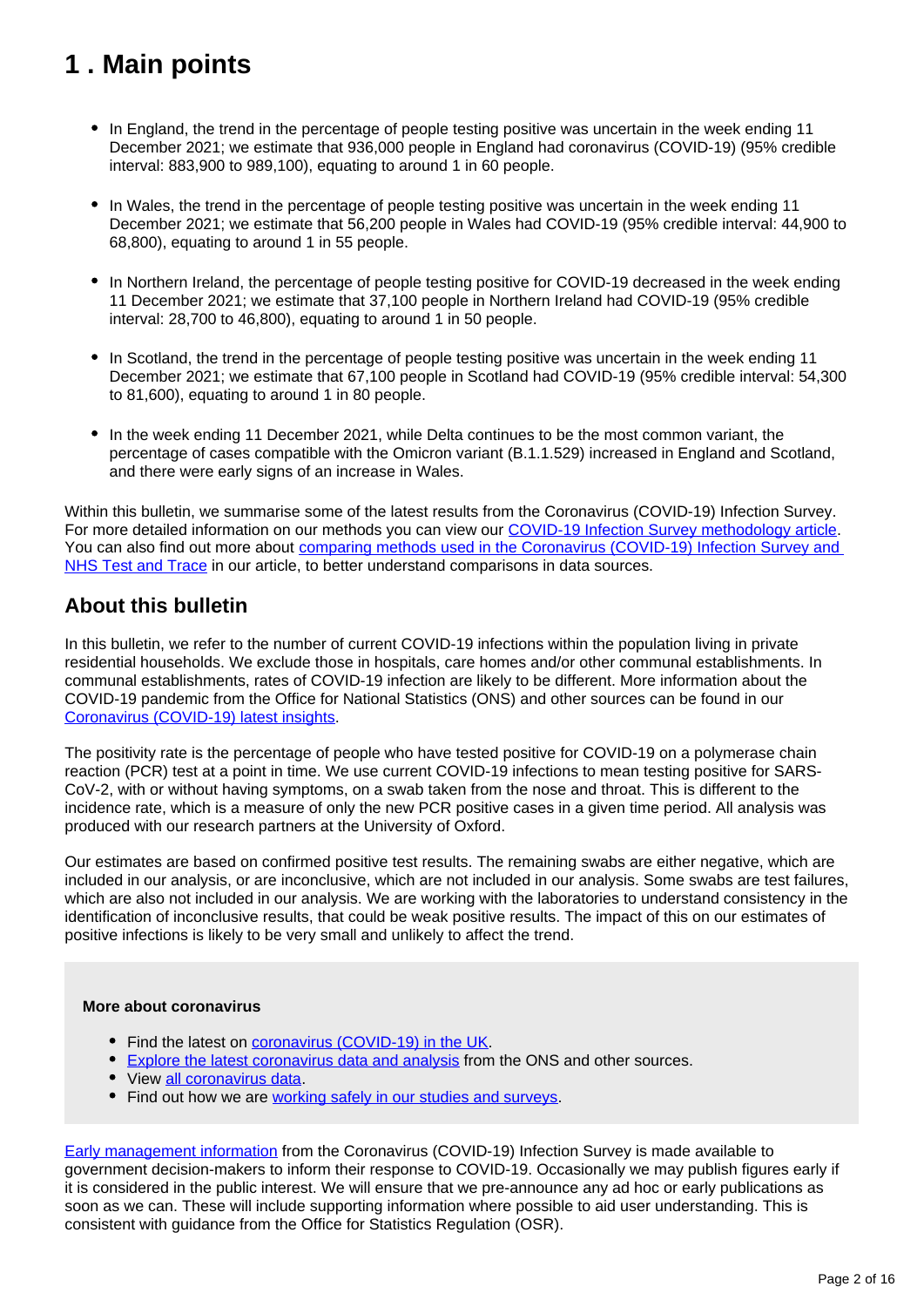## **How the data in this bulletin can be used**

#### **The data can be used for:**

- estimating the number of positive cases among the population living in private households, including cases where people do not report having any symptoms
- identifying differences in numbers of positive cases between UK countries and different regions in England
- estimating the number of new cases and change over time in positive cases

#### **The data cannot be used for:**

- measuring the number of cases and infections in care homes, hospitals and/or other communal establishments
- providing information about recovery time of those infected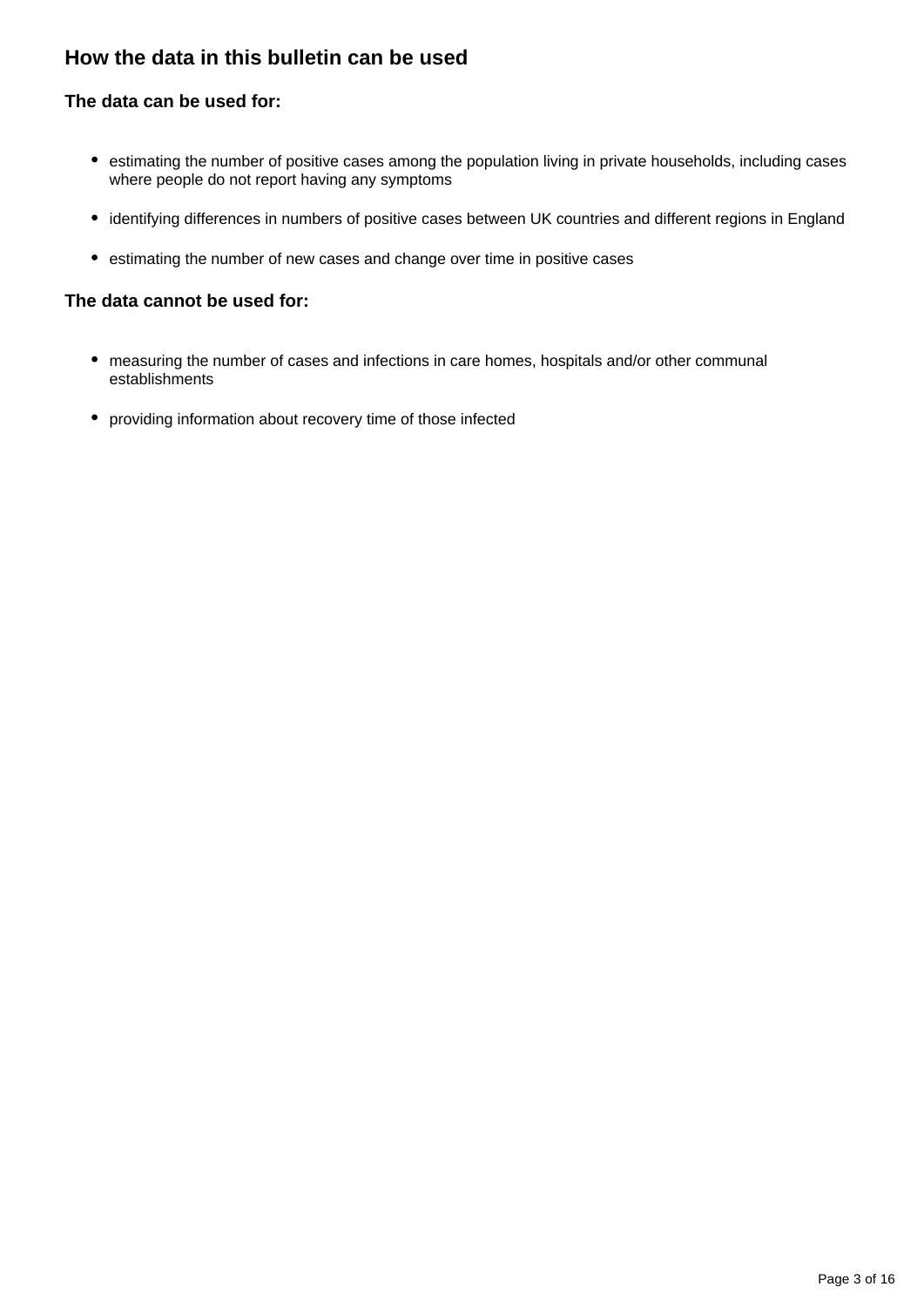## <span id="page-3-0"></span>**2 . Percentage of people who had COVID-19 in England, Wales, Northern Ireland and Scotland**

In England and Wales, the trend in the percentage of people testing positive for coronavirus (COVID-19) was uncertain in the week ending 11 December 2021. The percentage of people testing positive in Scotland decreased over the most recent two weeks up to 11 December; however, the trend was uncertain in the most recent week. In Northern Ireland, the percentage of people testing positive for COVID-19 decreased in the week ending 11 December 2021. Our reported headline positivity estimates contain both Omicron (B.1.1.529) and Delta (B.1.617.2 and its genetic descendants) variants.

All estimates are based on statistical modelling of the trend in rates of positive nose and throat swab results. All our estimates are subject to uncertainty given that a sample is only part of the wider population. Therefore, caution should be taken in over-interpreting any small movements in the latest trends.

Table 1: Official reported estimates of the percentage of the population testing positive for COVID-19, UK countries

Estimated percentage of the population testing positive for coronavirus (COVID-19) on nose and throat swabs, UK, 5 to 11 December 2021

| Country                         | <b>Estimated</b><br>average<br>% of the<br>population<br>that had<br>COVID-19 | 95%<br>credible<br>interval |             | <b>Estimated</b><br>average<br>number<br>of people<br>testing<br>positive<br>for<br>COVID-19 | 95%<br>credible<br>interval |                      | <b>Estimated</b><br>average<br>ratio of<br>the<br>population interval<br>that had<br>COVID-19 | 95%<br>credible |             |
|---------------------------------|-------------------------------------------------------------------------------|-----------------------------|-------------|----------------------------------------------------------------------------------------------|-----------------------------|----------------------|-----------------------------------------------------------------------------------------------|-----------------|-------------|
|                                 |                                                                               |                             | Lower Upper |                                                                                              | Lower                       | Upper                |                                                                                               |                 | Lower Upper |
| <b>England</b>                  | 1.72                                                                          | 1.62                        | 1.81        | 936,000                                                                                      |                             | 883,900 989,100 1 in | 60                                                                                            | 1 in<br>60      | 1 in<br>55  |
| <b>Wales</b>                    | 1.85                                                                          | 1.48                        | 2.26        | 56,200                                                                                       | 44,900                      | 68,800               | 1 in<br>55                                                                                    | 1 in<br>70      | 1 in<br>45  |
| Northern 2.02<br><b>Ireland</b> |                                                                               | 1.56                        | 2.55        | 37,100                                                                                       | 28,700                      | 46,800               | 1 in<br>50                                                                                    | 1 in<br>65      | 1 in<br>40  |
| Scotland                        | 1.27                                                                          | 1.03                        | 1.55        | 67,100                                                                                       | 54,300                      | 81,600               | 1 in<br>80                                                                                    | 1 in<br>95      | 1 in<br>65  |

Source: Office for National Statistics – Coronavirus (COVID-19) Infection Survey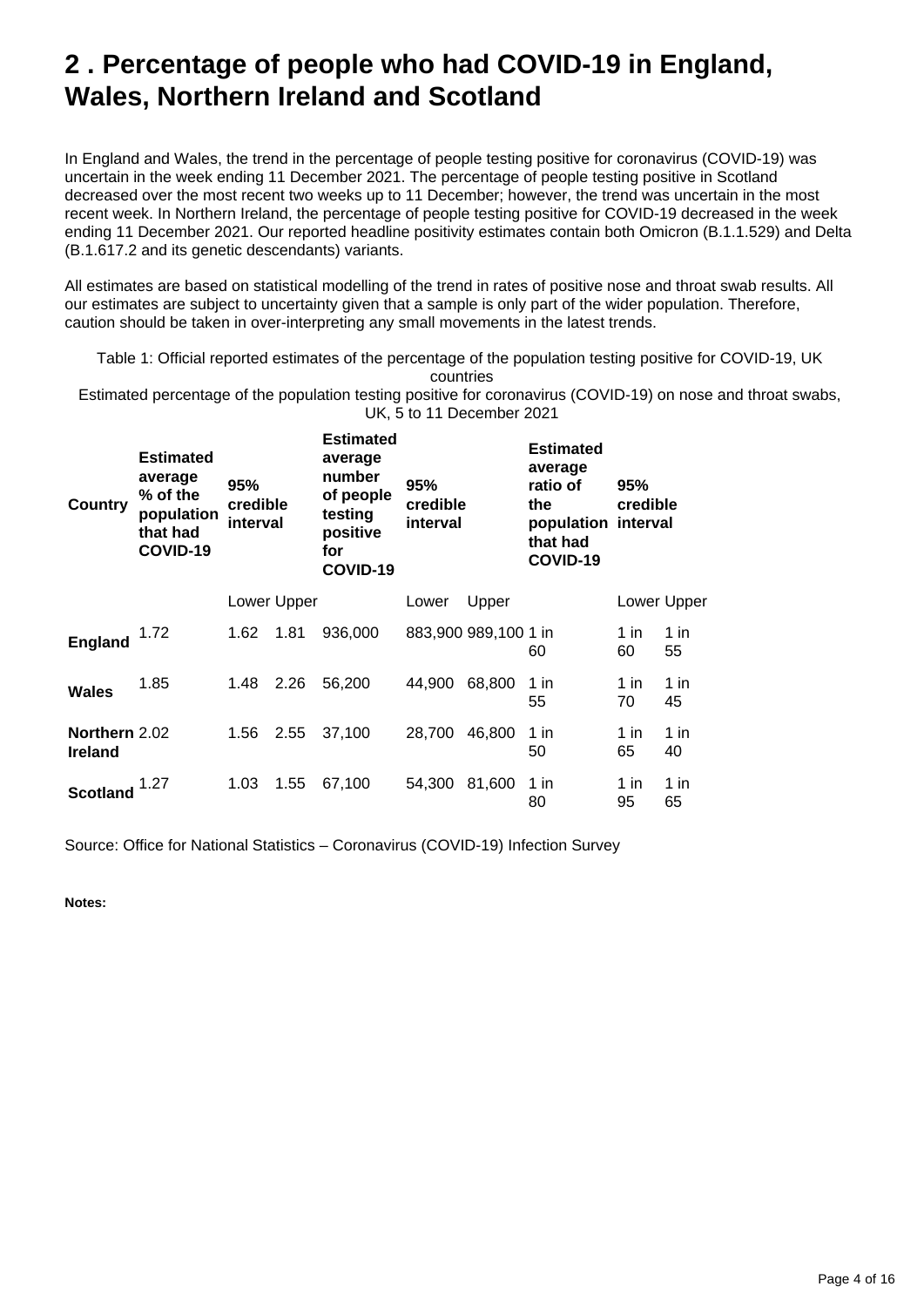- 1. These statistics refer to infections occurring in private households.
- 2. All estimates are subject to uncertainty given that a sample is only part of the wider population. The model used to provide these estimates is a Bayesian model: these provide 95% credible intervals. A credible interval gives an indication of the uncertainty of an estimate from data analysis.
- 3. The ratios presented are rounded to the nearest 100 if over 1,000, to the nearest 10 if under 1,000, and to the nearest 5 if under 100.
- 4. These ratios do not represent a person's risk of becoming infected, since risk of infection depends on a number of factors such as contact with others or whether a person has been vaccinated.

Because of the relatively small number of tests in Wales, Northern Ireland and Scotland in our sample, credible intervals are wider and therefore results should be interpreted with caution. These wide credible intervals mean that differences between the central estimates within and between nations may appear smaller or more exaggerated than they really are.

#### **Figure 1: The trend for the percentage of people testing positive for COVID-19 was uncertain in England, Wales and Scotland and decreased in Northern Ireland, in the week ending 11 December 2021**

**Estimated percentage of the population testing positive for coronavirus (COVID-19) on nose and throat swabs, UK, 12 December 2020 to 11 December 2021**

**Notes:**

- 1. Modelled results are provisional and subject to revision.
- 2. These statistics refer to infections occurring in private households.
- 3. All estimates are subject to uncertainty, given that a sample is only part of the wider population. The model used to provide these estimates is a Bayesian model: these provide 95% [credible](https://www.ons.gov.uk/peoplepopulationandcommunity/healthandsocialcare/conditionsanddiseases/bulletins/coronaviruscovid19infectionsurveypilot/10december2021#glossary) intervals. A credible [interval](https://www.ons.gov.uk/peoplepopulationandcommunity/healthandsocialcare/conditionsanddiseases/bulletins/coronaviruscovid19infectionsurveypilot/10december2021#glossary) gives an indication of the uncertainty of an estimate from data analysis.
- 4. Official reported estimates are plotted at a reference point believed to be most representative of the given week.
- 5. The official estimate presents the best estimate at that point in time. Modelled estimates are used to calculate the official reported estimate. The model smooths the series to understand the trend and is revised each week to incorporate new test results, providing the best indication of trend over time.
- 6. Official estimates are displayed over a rolling year up to the most recent week. The full time series of our official estimates from 27 April 2020 onwards are available in the [Coronavirus \(COVID-19\) Infection Survey](https://www.ons.gov.uk/peoplepopulationandcommunity/healthandsocialcare/conditionsanddiseases/bulletins/coronaviruscovid19infectionsurveypilot/17december2021/relateddata)  [datasets.](https://www.ons.gov.uk/peoplepopulationandcommunity/healthandsocialcare/conditionsanddiseases/bulletins/coronaviruscovid19infectionsurveypilot/17december2021/relateddata)

[Download the data](https://www.ons.gov.uk/visualisations/dvc1725/officialestimates/datadownload.xlsx)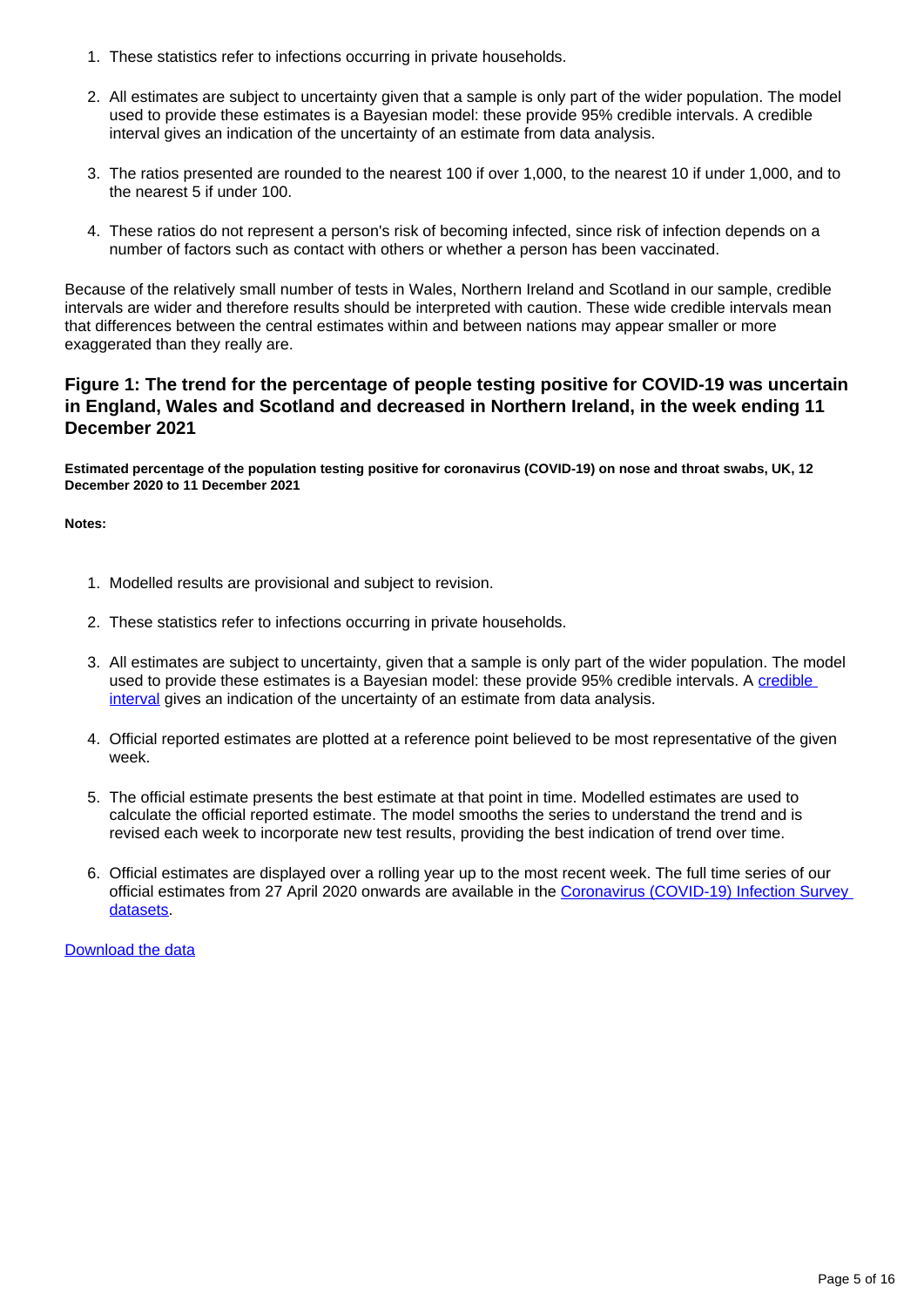## **About our estimates**

Our headline estimates of the percentage of people testing positive in England, Wales, Northern Ireland and Scotland are the latest official estimates. We include different measures to support our estimation and this section outlines the appropriate uses of all the approaches.

Official estimates should be used to understand the positivity rate for a single point in time. This is based on the modelled estimate for the latest week and is our best and most stable estimate, used in all previous outputs. The modelled estimate is more suited to understanding the recent trend. This is because the model is regularly updated to include new test results and smooths the trend over time. These modelled estimates can be found in the [Coronavirus \(COVID-19\) Infection Survey datasets](https://www.ons.gov.uk/peoplepopulationandcommunity/healthandsocialcare/conditionsanddiseases/bulletins/coronaviruscovid19infectionsurveypilot/latest/relateddata).

The estimates for non-overlapping 14-day periods (which underpin our modelled official estimates) and the unweighted sample counts are included in the [Coronavirus \(COVID-19\) Infection Survey datasets](https://www.ons.gov.uk/peoplepopulationandcommunity/healthandsocialcare/conditionsanddiseases/bulletins/coronaviruscovid19infectionsurveypilot/latest/relateddata). These estimates are produced using a different method of weighting to the model and are available for people who wish to compare infection levels over time in this way. For more information on our methods and quality surrounding the estimates please see our [COVID-19 Infection Survey methods article](https://www.ons.gov.uk/peoplepopulationandcommunity/healthandsocialcare/conditionsanddiseases/methodologies/covid19infectionsurveypilotmethodsandfurtherinformation) and [Quality and Methodology](https://www.ons.gov.uk/peoplepopulationandcommunity/healthandsocialcare/conditionsanddiseases/methodologies/coronaviruscovid19infectionsurveyqmi)  [Information report](https://www.ons.gov.uk/peoplepopulationandcommunity/healthandsocialcare/conditionsanddiseases/methodologies/coronaviruscovid19infectionsurveyqmi).

All estimates presented in this bulletin are provisional results. As swabs are not necessarily analysed in date order by the laboratory, we have not yet received test results for all swabs taken on the dates included in this analysis. Estimates may therefore be revised as more test results are included.

## <span id="page-5-0"></span>**3 . Sub-national analysis of the number of people who had COVID-19**

The percentage of people testing positive for coronavirus (COVID-19) continued to fluctuate across regions in England. In the week ending 11 December 2021, the percentage of people testing positive increased in the East of England and London. In the week ending 11 December 2021, the percentage of people testing positive decreased in the North East and Yorkshire and The Humber. In the same week, the trend in the percentage of people testing positive was uncertain for all other regions. Caution should be taken in over-interpreting any small movements in the latest trend.

In the data used to produce these estimates, the number of people sampled in each region who tested positive for COVID-19 was low relative to England overall. This means there is a higher degree of uncertainty in the regional estimates for this period, as indicated by larger credible intervals.

#### **Figure 2: The percentage of people testing positive increased in East of England and London, and decreased in the North East and Yorkshire and The Humber, in the week ending 11 December 2021**

**Estimated daily percentage of the population testing positive for coronavirus (COVID-19) on nose and throat swabs by region, England, 31 October to 11 December 2021**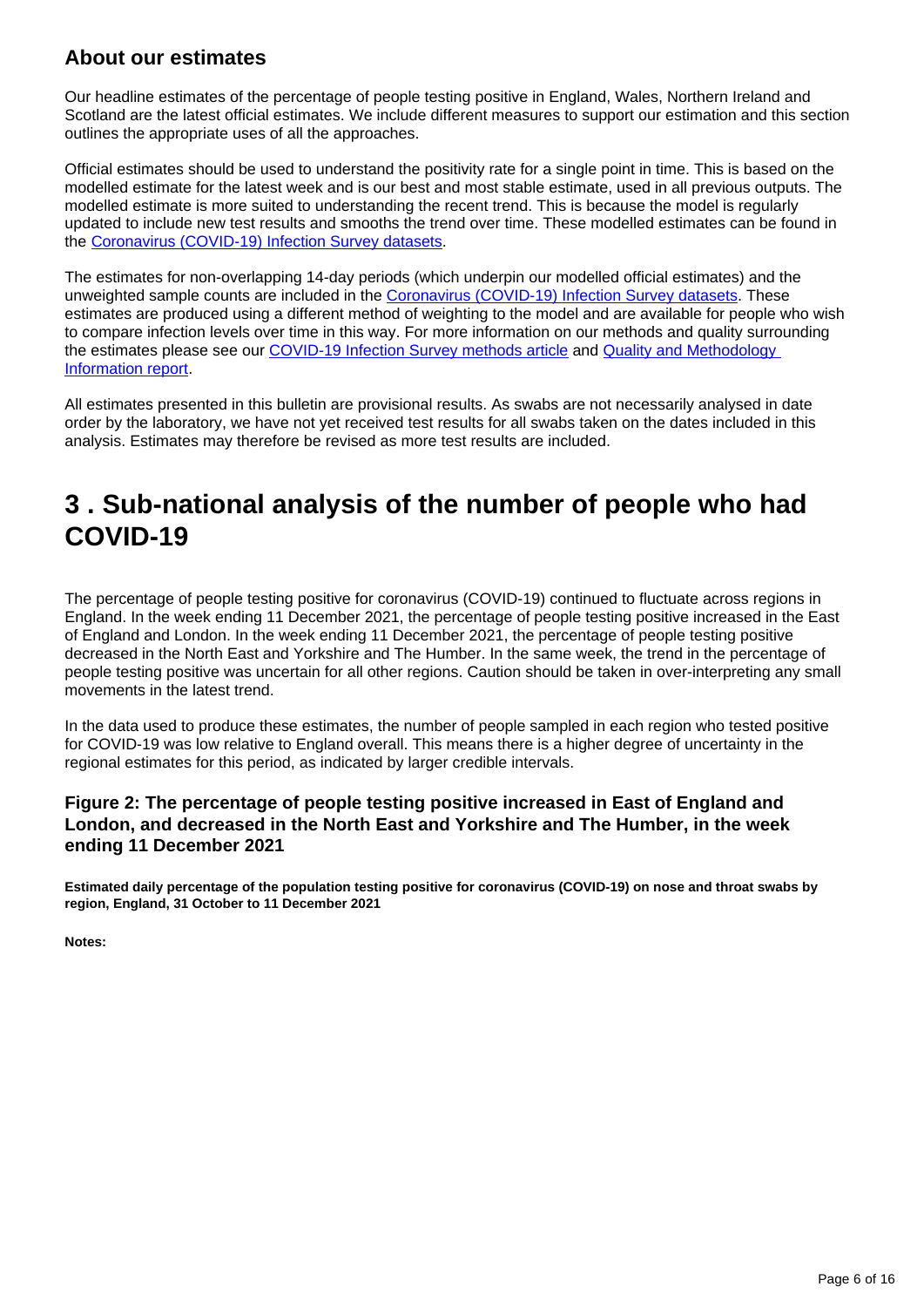- 1. All results are provisional and subject to revision.
- 2. These statistics refer to infections occurring in private households.
- 3. All estimates are subject to uncertainty, given that a sample is only part of the wider population. The model used to provide these estimates is a Bayesian model: these provide 95% credible intervals. A[credible](https://www.ons.gov.uk/peoplepopulationandcommunity/healthandsocialcare/conditionsanddiseases/bulletins/coronaviruscovid19infectionsurveypilot/latest#glossary)  [interval](https://www.ons.gov.uk/peoplepopulationandcommunity/healthandsocialcare/conditionsanddiseases/bulletins/coronaviruscovid19infectionsurveypilot/latest#glossary) gives an indication of the uncertainty of an estimate from data analysis.
- 4. The credible intervals widen slightly at the end as there is a delay between the swab being taken and reporting of results.
- 5. The percentage of people testing positive by region was calculated using a similar modelling approach to the national daily estimates in[Section 2: Percentage of people who had COVID-19 in England, Wales,](https://www.ons.gov.uk/peoplepopulationandcommunity/healthandsocialcare/conditionsanddiseases/bulletins/coronaviruscovid19infectionsurveypilot/latest#percentage-of-people-who-had-covid-19-in-england-wales-northern-ireland-and-scotland)  [Northern Ireland and Scotland](https://www.ons.gov.uk/peoplepopulationandcommunity/healthandsocialcare/conditionsanddiseases/bulletins/coronaviruscovid19infectionsurveypilot/latest#percentage-of-people-who-had-covid-19-in-england-wales-northern-ireland-and-scotland).
- 6. The analysis is conducted over a six-week period, which means specific positive cases move into and then out of the sample. This causes variability between estimates over time, which is expected given the lower number of positive tests within each region, compared with England as a whole.

### **Sub-regional analysis of the UK**

Sub-regional estimates are based on a different model to our headline national estimates and should not be compared with one another. The number of people sampled in each sub-regional area who tested positive is lower compared with the number testing positive in their respective national samples. This means there is a higher degree of uncertainty in the sub-regional estimates and caution should be taken when interpreting or ranking them.

The percentage of people testing positive for COVID-19 also varies across sub-regions of the UK. In Figure 3, we have presented modelled estimates for sub-regions of England, Wales, Northern Ireland and Scotland in the week ending 11 December 2021.

#### **Figure 3: The percentage of people testing positive for COVID-19 by sub-regions of the UK**

**Estimated percentage of the population testing positive for coronavirus (COVID-19) on nose and throat swabs by subregional geography, UK, 5 to 11 December 2021**

**Notes:**

- 1. All results are provisional and subject to revision.
- 2. These statistics refer to infections occurring in private households.
- 3. All estimates are subject to uncertainty, given that a sample is only part of the wider population. The model used to provide these estimates is a Bayesian model: these provide 95% credible intervals. A[credible](https://www.ons.gov.uk/peoplepopulationandcommunity/healthandsocialcare/conditionsanddiseases/bulletins/coronaviruscovid19infectionsurveypilot/10december2021#glossary)  [interval](https://www.ons.gov.uk/peoplepopulationandcommunity/healthandsocialcare/conditionsanddiseases/bulletins/coronaviruscovid19infectionsurveypilot/10december2021#glossary)gives an indication of the uncertainty of an estimate from data analysis.
- 4. Sub-regional estimates are based on a different model to our headline estimates. Our sub-regional estimates are calculated as an average over a seven-day period and should not be compared with our headline positivity estimates, which are for a single reference date. Therefore the subregional figures may differ from the headline estimates because they are averaged over a longer time period. If a trend is changing, the figures shown in Figure 3 may not reflect the change we are seeing in our headline estimates.
- 5. We have modelled Wales and Scotland separately to England. Northern Ireland is always modelled separately as it does not share a land border with the other UK countries and so requires a different geospatial modelling approach.

[Download the data](https://www.ons.gov.uk/visualisations/dvc1725/map/datadownload.xlsx)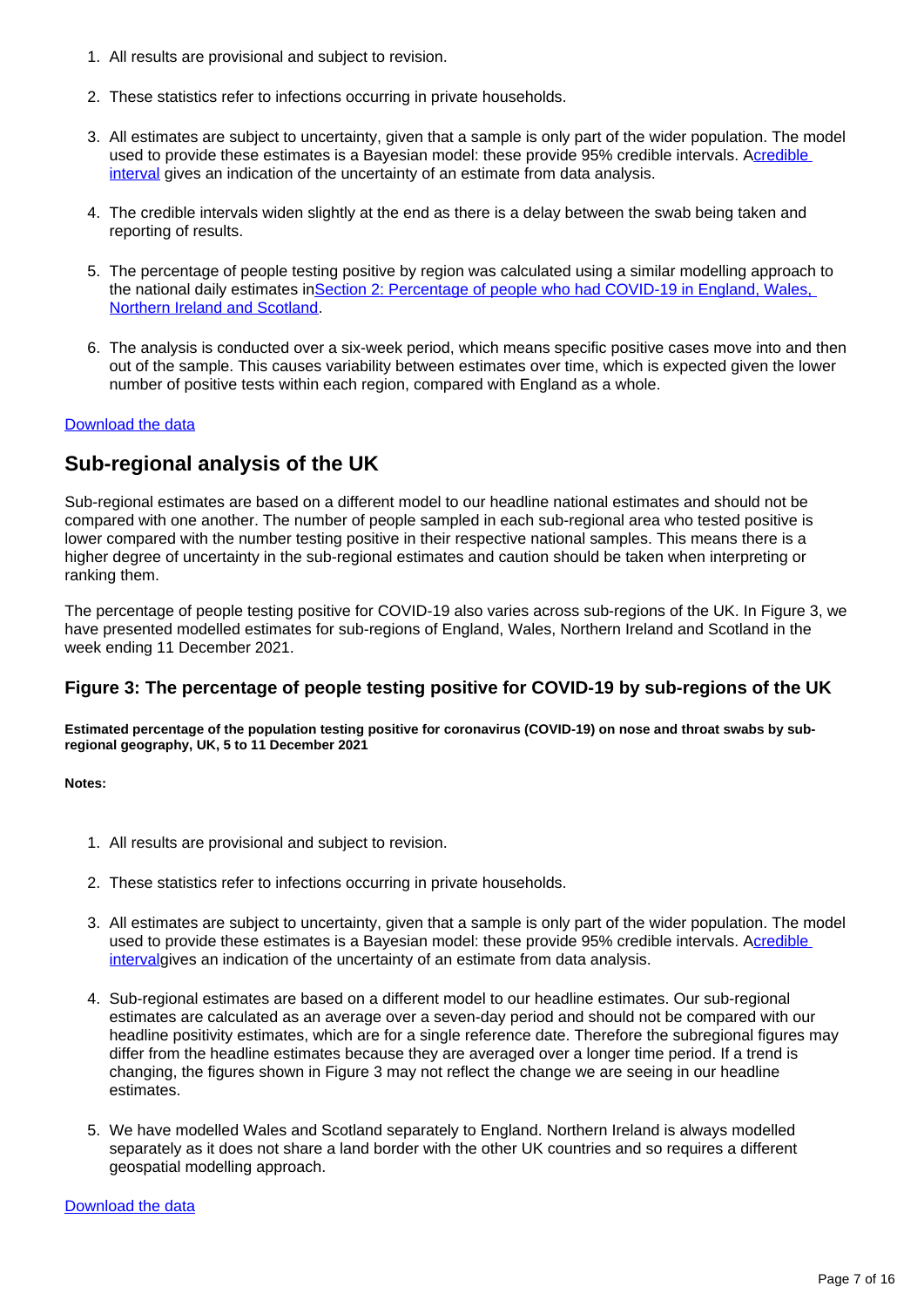## <span id="page-7-0"></span>**4 . Age analysis of the number of people who had COVID-19**

### **Age analysis by category for England**

Our age categories separate children and young people by school age:

- "aged two years to school Year 6" includes children in primary school and below
- "school Year 7 to school Year 11" includes children in secondary school
- "school Year 12 to those aged 24 years" includes young adults who may be in further or higher education

This means that 11- to 12-year-olds and 16- to 17-year-olds have been split between different age categories depending on whether their birthday is before or after 1 September.

Estimates are based on smaller sample sizes within each age group relative to England overall. There is a higher degree of uncertainty as indicated by larger credible intervals. These can be found in the Coronavirus (COVID-19) [Infection Survey: England dataset.](http://www.ons.gov.uk/peoplepopulationandcommunity/healthandsocialcare/conditionsanddiseases/datasets/coronaviruscovid19infectionsurveydata)

In the week ending 11 December 2021, the percentage of people testing positive for coronavirus (COVID-19) increased for those aged two years to school Year 6, and for those aged 35 to 49 years. In the week ending 11 December 2021, the percentage testing positive decreased for those in school Year 7 to school Year 11, and those aged 50 to 69 years. The trend in the percentage testing positive was uncertain for all other age groups in the week ending 11 December 2021.

The percentage of people testing positive for COVID-19 was highest in school aged children: 5.56% (95% credible interval: 4.88% to 6.28%) of those aged two years to school Year 6 tested positive and 2.82% (95% credible interval: 2.33% to 3.38%) of those in school Year 7 to school Year 11 tested positive in the week ending 11 December 2021.

#### **Figure 4: The percentage of people testing positive for COVID-19 remained highest among those aged 2 years to school Year 6**

**Estimated daily percentage of the population testing positive for coronavirus (COVID-19) on nose and throat swabs by age group, England, 31 October 2021 to 11 December 2021**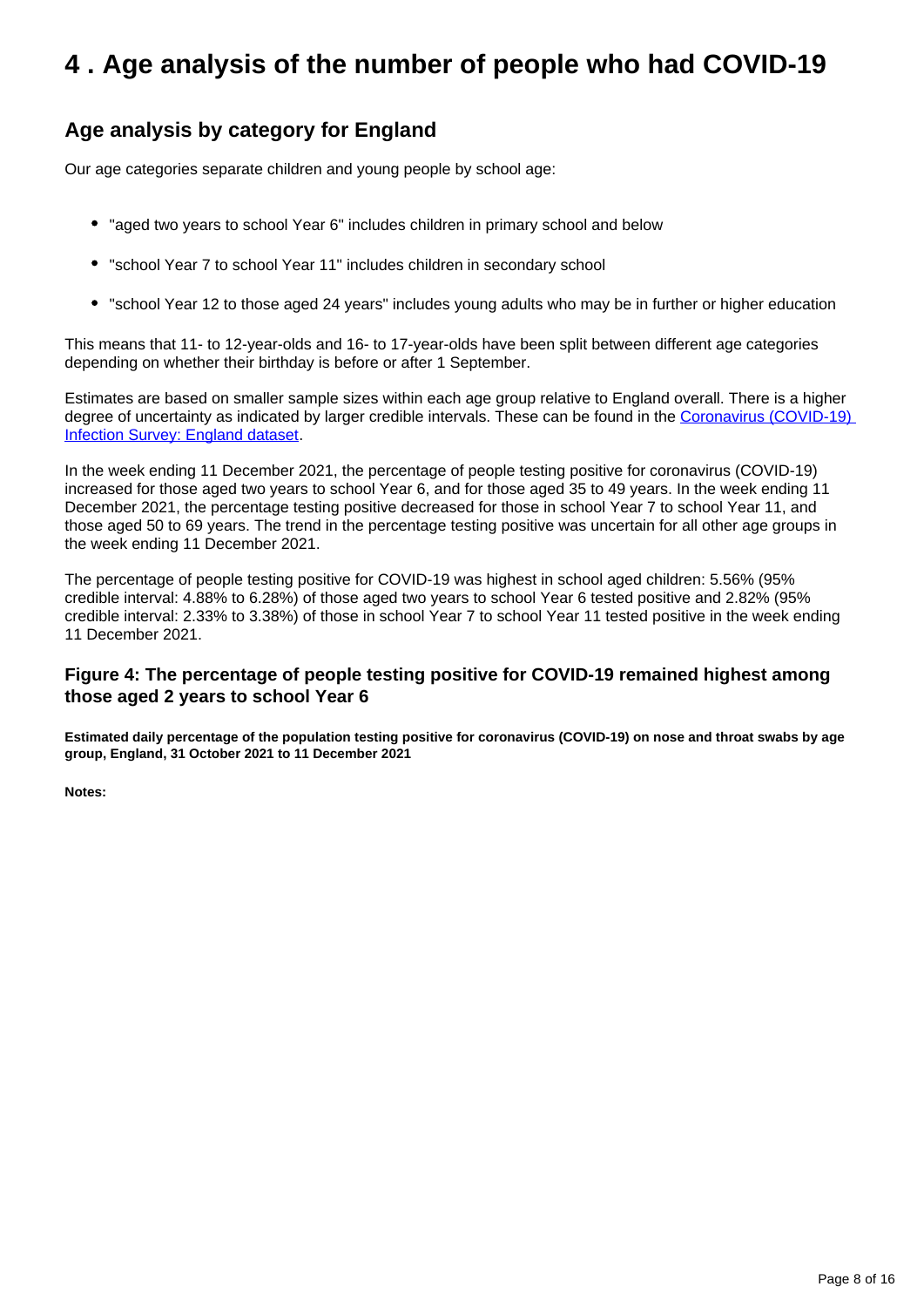- 1. All results are provisional and subject to revision.
- 2. These statistics refer to infections occurring in private households.
- 3. All estimates are subject to uncertainty, given that a sample is only part of the wider population. The model used to provide these estimates is a Bayesian model: these provide 95% credible intervals. A[credible](https://www.ons.gov.uk/peoplepopulationandcommunity/healthandsocialcare/conditionsanddiseases/bulletins/coronaviruscovid19infectionsurveypilot/latest#glossary)  [interval](https://www.ons.gov.uk/peoplepopulationandcommunity/healthandsocialcare/conditionsanddiseases/bulletins/coronaviruscovid19infectionsurveypilot/latest#glossary) gives an indication of the uncertainty of an estimate from data analysis.
- 4. The credible intervals widen slightly at the end as there can be a delay between the swab being taken and reporting of results. Because of this greater uncertainty in the most recent days, we report latest figures based on a reference day during that week. This week the reference day is 8 December 2021.

Estimates for non-overlapping 14-day periods (which underpin our modelled estimates) by age group are available in our [Coronavirus \(COVID-19\) Infection Survey datasets](https://www.ons.gov.uk/peoplepopulationandcommunity/healthandsocialcare/conditionsanddiseases/bulletins/coronaviruscovid19infectionsurveypilot/17december2021/relateddata) and are provided as an alternative measure over time for context.

We are unable to produce the same grouped analysis as presented in Figure 4 for the devolved administrations because of smaller sample sizes within each age group. We are able to produce analysis on positivity by single year of age for Wales, Northern Ireland and Scotland using a different model and these estimates can be found in the [Coronavirus \(COVID-19\) Infection Survey datasets](https://www.ons.gov.uk/peoplepopulationandcommunity/healthandsocialcare/conditionsanddiseases/bulletins/coronaviruscovid19infectionsurveypilot/17december2021/relateddata).

### **Age analysis by single year of age over time by country**

Our modelled daily estimates of the percentage testing positive for COVID-19 by single year of age over time for all four UK countries, 31 October to 11 December 2021 can be found in our [accompanying dataset.](https://www.ons.gov.uk/peoplepopulationandcommunity/healthandsocialcare/conditionsanddiseases/bulletins/coronaviruscovid19infectionsurveypilot/latest/relateddata) These estimates are produced using a different method to the grouped age analysis for England presented previously and are therefore not comparable. Caution should be taken in over-interpreting small movements in positivity day to day.

Further analysis on age for [Wales,](https://gov.wales/coronavirus-covid-19-infection-survey-positivity-estimates) [Northern Ireland](https://www.health-ni.gov.uk/articles/covid-19-infection-survey) and [Scotland](https://www.gov.scot/collections/coronavirus-covid-19-infection-survey/) is published by their respective statistical agencies. Analysis for Wales is published in [English](https://gov.wales/coronavirus-covid-19-infection-survey-positivity-estimates) and [Welsh](https://llyw.cymru/arolwg-heintiadau-coronafeirws-covid-19-amcangyfrifon-positifedd).

## <span id="page-8-0"></span>**5 . Number of new COVID-19 infections in England, Wales, Northern Ireland and Scotland**

The incidence rate is a measure of new polymerase chain reaction (PCR)-positive cases in a given time period. We include estimates of the incidence rate in our [Coronavirus \(COVID-19\) Infection Survey datasets](https://www.ons.gov.uk/peoplepopulationandcommunity/healthandsocialcare/conditionsanddiseases/bulletins/coronaviruscovid19infectionsurveypilot/latest/relateddata).

In the week ending 27 November 2021, the number of new PCR-positive COVID-19 cases per day increased in England, decreased in Scotland, and the trend was uncertain in Wales and Northern Ireland. [Credible intervals](http://www.ons.gov.uk/peoplepopulationandcommunity/healthandsocialcare/conditionsanddiseases/bulletins/coronaviruscovid19infectionsurveypilot/latest#glossary) are very wide because of relatively small sample sizes, and care should be taken in interpreting results.

The reference date used for our official estimates of incidence of PCR-positive cases is 14 days before the positivity reference day, meaning that there is a two-week lag between the incidence estimate and the positivity estimate. This is necessary as estimates later than this date are more likely to change as we receive additional data. While we believe that the incidence estimates are useful, they can be volatile and subject to change as more data become available. For more information on how we calculate estimates of incidence please see [COVID-](https://www.ons.gov.uk/peoplepopulationandcommunity/healthandsocialcare/conditionsanddiseases/bulletins/coronaviruscovid19infectionsurveypilot/latest#glossary)[19 Infection Survey: methods and further information.](https://www.ons.gov.uk/peoplepopulationandcommunity/healthandsocialcare/conditionsanddiseases/bulletins/coronaviruscovid19infectionsurveypilot/latest#glossary)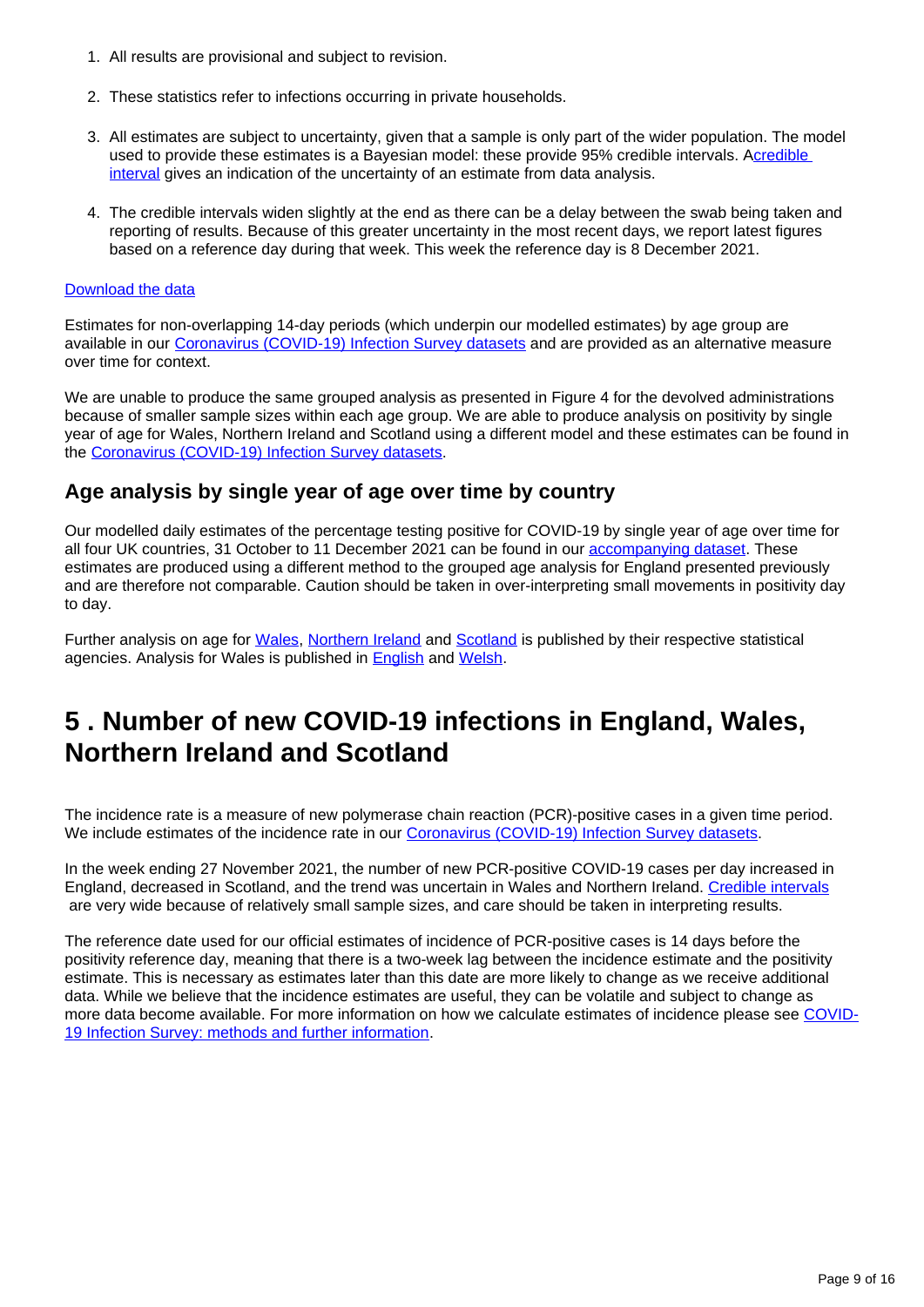## <span id="page-9-0"></span>**6 . Analysis of viral load and variants of COVID-19**

Each week, we publish [Cycle-threshold \(Ct\) values,](https://www.ons.gov.uk/peoplepopulationandcommunity/healthandsocialcare/conditionsanddiseases/bulletins/coronaviruscovid19infectionsurveypilot/latest#glossary) which indicate viral load and act as a proxy for the strength of the virus. We also break down infections by variant based on gene positivity patterns from our swab tests.

A "cycle threshold", known as a Ct value, are used as a proxy for the quantity of the virus, also known as the viral load. The higher the viral load, the lower the Ct value. These values are helpful for monitoring the strength of the virus and for identifying patterns that could suggest changes in the way the virus is transmitting. The Ct values of coronavirus (COVID-19) positive tests are provided in the technical dataset that accompanies this bulletin.

The Omicron variant (B.1.1.529) of COVID-19 has changes in one of the three genes that coronavirus swab tests detect, known as the S-gene. This means in cases compatible with the Omicron variant, the S-gene is no longer detected by the current test. When there is a high viral load (for example, when a person is most infectious), absence of the S-gene in combination with the presence of the other two genes (ORF1ab and N-genes) is a reliable indicator of the Omicron variant (B.1.1.529). However, as the viral load decreases (for example, if someone is near the end of their recovery from the infection), the absence of the S-gene is a less reliable indicator of the Omicron variant.

The [World Health Organization \(WHO\) have defined names for Variants of Concern.](https://www.who.int/en/activities/tracking-SARS-CoV-2-variants/) These are variants that the UK government has under surveillance. You can find out more in the latest [SARS-CoV-2 variants of concern and](https://www.gov.uk/government/publications/investigation-of-sars-cov-2-variants-technical-briefings)  [variants under investigation in England briefing document.](https://www.gov.uk/government/publications/investigation-of-sars-cov-2-variants-technical-briefings)

UK Variants of Concern:

- Alpha: B.1.1.7
- Beta: B.1.351
- Gamma: P.1
- Delta: B.1.617.2 and its genetic descendants
- Omicron: B.1.1.529 (which includes sublineages BA.1, BA.2 and BA.3)

Infections compatible with the Delta variant have been the most common since the end of May 2021 in England, and since the end of July 2021 in all four UK countries. In the most recent four weeks up to 29 November 2021, results show over 99% of all coronavirus (COVID-19) infections, from which we obtained a genetic sequence, were genetically compatible with the Delta variant or a descendant of the Delta variant.

The following analysis looks at the percentage of positive tests that are compatible with the Omicron variant and Delta variant of the virus in England, Wales and Scotland, and the regions of England. Estimates for Northern Ireland have not been provided in this bulletin, as we do not have enough data to provide a breakdown of positivity by variant at this stage.

Data should be treated with caution. In particular, there are small numbers of positive cases detected in Wales and Scotland leading to considerable uncertainty surrounding these estimates. There are further uncertainties given that not all cases that are positive on the ORF1ab and N-genes will be the Omicron variant.

In the week ending 11 December 2021, the percentage of cases compatible with the Omicron variant (B.1.1.529) increased in England and Scotland, and there were early signs of an increase in Wales. For the same week, the percentage of cases compatible with the Delta variant (B.1. 617.2 and its genetic descendants) decreased in England and Scotland, and the trend was uncertain in Wales.

#### **Figure 5: The percentage of cases compatible with the Omicron variant has increased in England and Scotland, and showed early signs of an increase in Wales, in the week ending 11 December 2021**

**Modelled percentage of positive cases compatible with the Delta variant, compatible with the Omicron variant and where the virus is too low for the variant to be identifiable, based on nose and throat swabs, daily, from 31 October to 11 December 2021, UK**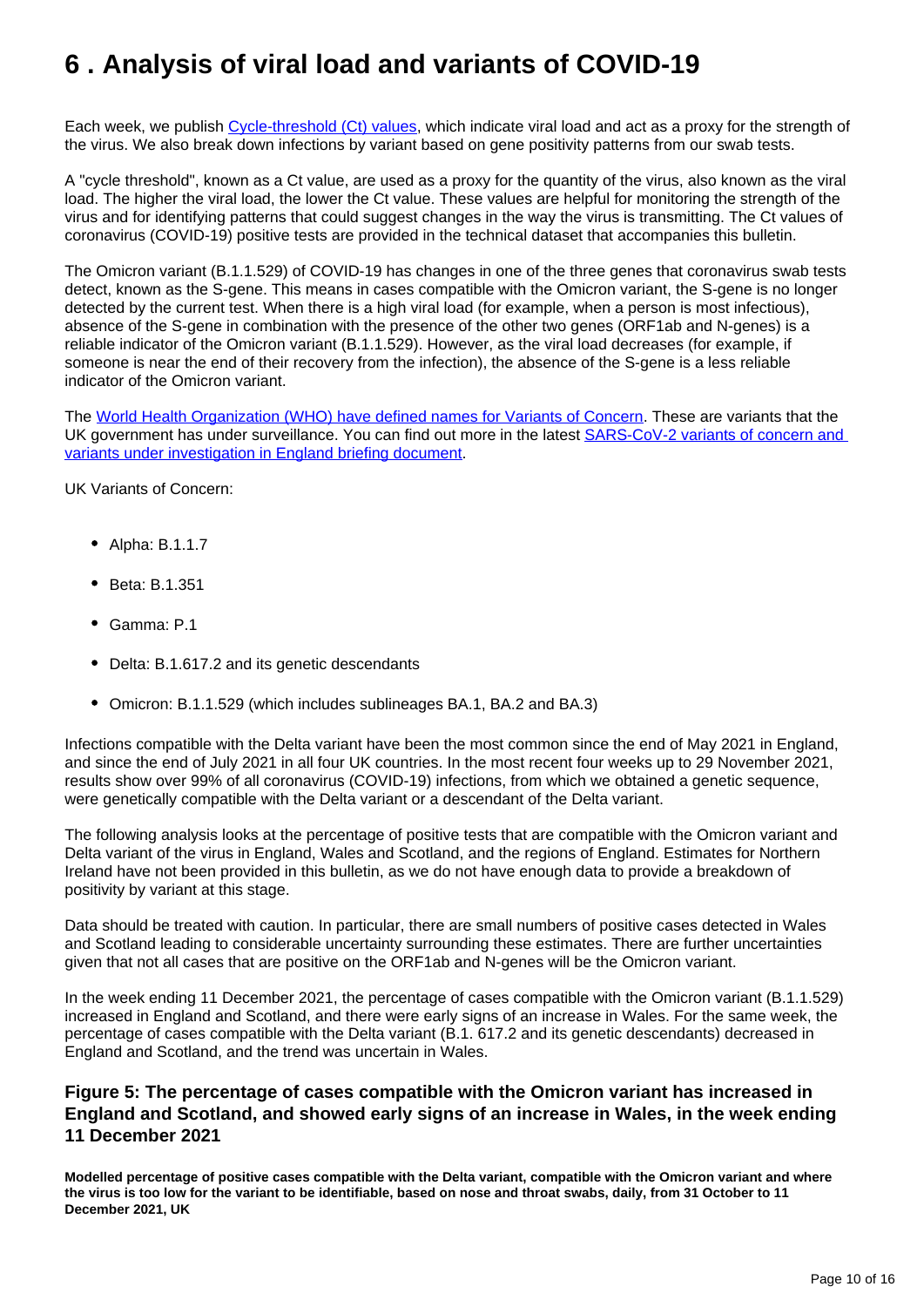- 1. All results are provisional and subject to revision.
- 2. These statistics refer to infections occurring in private households.
- 3. Omicron variant compatible positives are defined as those that are positive on the ORF1ab-gene and Ngene, but not the S-gene. Delta variant compatible positives are defined as those that are positive on the ORF1ab, N-gene and S-gene. Positives where the virus is too low for the variant to be identifiable are defined as those that are positive with all other gene patterns. These definitions are regardless of cycle threshold (Ct) value.
- 4. Data should be treated with caution. There are several variants with gene pattern ORF1ab+N, and many with pattern S+ORF1ab+N. We label these as Omicron compatible and Delta compatible respectively. At present, Delta compatible is the dominant variant in the UK. This means that most cases with pattern S+ORF1ab+N will be the Delta variant, but also that some portion of cases with pattern ORF1ab+N will be Delta variant cases where the S gene was not detected for other reasons.
- 5. Cases where the virus is too low for the variant to be identifiable are likely to be people very recently infected or those who are recovering from their infection; people who get new infections after vaccination may also be in this group.

In the week ending 11 December 2021, the percentage of cases compatible with the Omicron variant (B.1.1.529) increased in the North West, East of England, London, South East and South West. The trend in the percentage of cases compatible with the Omicron variant (B.1.1.529) was uncertain for the remaining regions in the same week.

In the week ending 11 December 2021, the percentage of cases compatible with the Delta variant (B.1. 617.2 and its genetic descendants) decreased in the North East, Yorkshire and The Humber and the South East, and the trend was uncertain for the remaining regions.

Caution should be taken in over-interpreting any small movements in the latest trend. In particular, these regional data have small numbers of positive cases compatible with the Omicron variant (B.1.1.529), leading to considerable uncertainty surrounding these estimates.

#### **Figure 6: The percentage of cases compatible with the Omicron variant increased in the North West, East of England, London, South East and South West, in the week ending 11 December 2021**

**Modelled percentage of positive cases compatible with the Delta variant, compatible with the Omicron variant and where the virus is too low for the variant to be identifiable, based on nose and throat swabs, daily, from 31 October to 11 December 2021, England**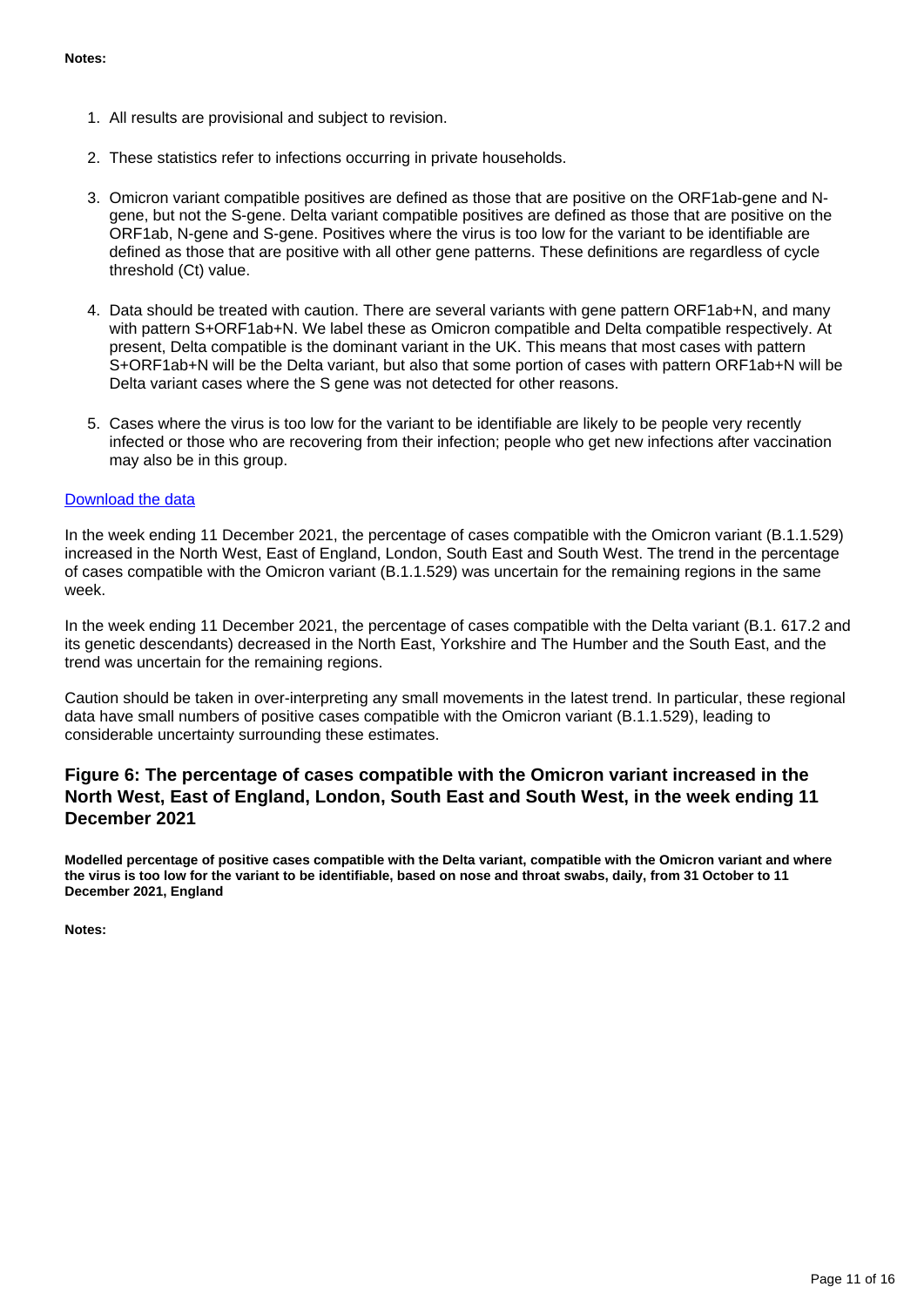- 1. All results are provisional and subject to revision.
- 2. These statistics refer to infections occurring in private households.
- 3. Omicron variant compatible positives are defined as those that are positive on the ORF1ab-gene and Ngene, but not the S-gene. Delta variant compatible positives are defined as those that are positive on the ORF1ab, N-gene and S-gene. Positives where the virus is too low for the variant to be identifiable are defined as those that are positive with all other gene patterns. These definitions are regardless of cycle threshold (Ct) value.
- 4. Data should be treated with caution. There are several variants with gene pattern ORF1ab+N, and many with pattern S+ORF1ab+N. We label these as Omicron compatible and Delta compatible respectively. At present, Delta compatible is the dominant variant in the UK. This means that most cases with pattern S+ORF1ab+N will be the Delta variant, but also that some portion of cases with pattern ORF1ab+N will be Delta variant cases where the S gene was not detected for other reasons.
- 5. Cases where the virus is too low for the variant to be identifiable are likely to be people very recently infected or those who are recovering from their infection; people who get new infections after vaccination may also be in this group

Our [Coronavirus \(COVID-19\) Infection Survey: technical dataset](https://www.ons.gov.uk/peoplepopulationandcommunity/healthandsocialcare/conditionsanddiseases/datasets/covid19infectionsurveytechnicaldata) contains several tables relating to analysis on variants, including the genetic lineages of the virus seen in the samples we sequence. More information on how we measure variants from positive tests on the survey can be found in our [Understanding COVID-19 Variants blog](https://blog.ons.gov.uk/2021/05/28/understanding-covid-19-variants-what-can-the-coronavirus-infection-survey-tell-us) . Our [COVID-19 Infection Survey methods article](https://www.ons.gov.uk/peoplepopulationandcommunity/healthandsocialcare/conditionsanddiseases/methodologies/covid19infectionsurveypilotmethodsandfurtherinformation) gives more detail about how we sequence the virus' genetic material.

The sequencing is produced by Northumbria University and analysis is produced by research partners at the University of Oxford. Of particular note are Dr Katrina Lythgoe, Dr David Bonsall, Dr Tanya Golubchik, and Dr Helen Fryer. Genome sequencing is funded by the COVID-19 Genomics UK (COG-UK) consortium. COG-UK is supported by funding from the Medical Research Council (MRC) part of UK Research and Innovation (UKRI), the National Institute of Health Research (NIHR), and Genome Research Limited operating as the Wellcome Sanger Institute.

## <span id="page-11-0"></span>**7 . Test sensitivity and specificity**

The estimates provided in Sections 2 to 6 are for the percentage of the private-residential population testing positive for coronavirus (COVID-19), otherwise known as the positivity rate. We do not report the prevalence rate. To calculate the prevalence rate, we would need an accurate understanding of the swab test's sensitivity (truepositive rate) and specificity (true-negative rate).

While we do not know the true sensitivity and specificity of the test, our data and related studies provide an indication of what these are likely to be. In particular, the data suggest that the false-positive rate is very low under 0.005%. We do not know the sensitivity of the swab test. However, other studies suggest that sensitivity (the rate of true-positive test results) may be somewhere between 85% and 98%.

You can find more information on sensitivity and specificity in our [COVID-19 Infection Survey methods article](https://www.ons.gov.uk/peoplepopulationandcommunity/healthandsocialcare/conditionsanddiseases/methodologies/covid19infectionsurveypilotmethodsandfurtherinformation#test-sensitivity-and-specificity) and our [blog that explains why we trust the data from the COVID-19 infection survey.](https://blog.ons.gov.uk/2021/04/09/accuracy-and-confidence-why-we-trust-the-data-from-the-covid-19-infection-survey/) You can find more information on the data suggesting that our test's false-positive rate is very low in a [paper written by academic partners](https://www.medrxiv.org/content/10.1101/2020.10.25.20219048v2) at the University of Oxford.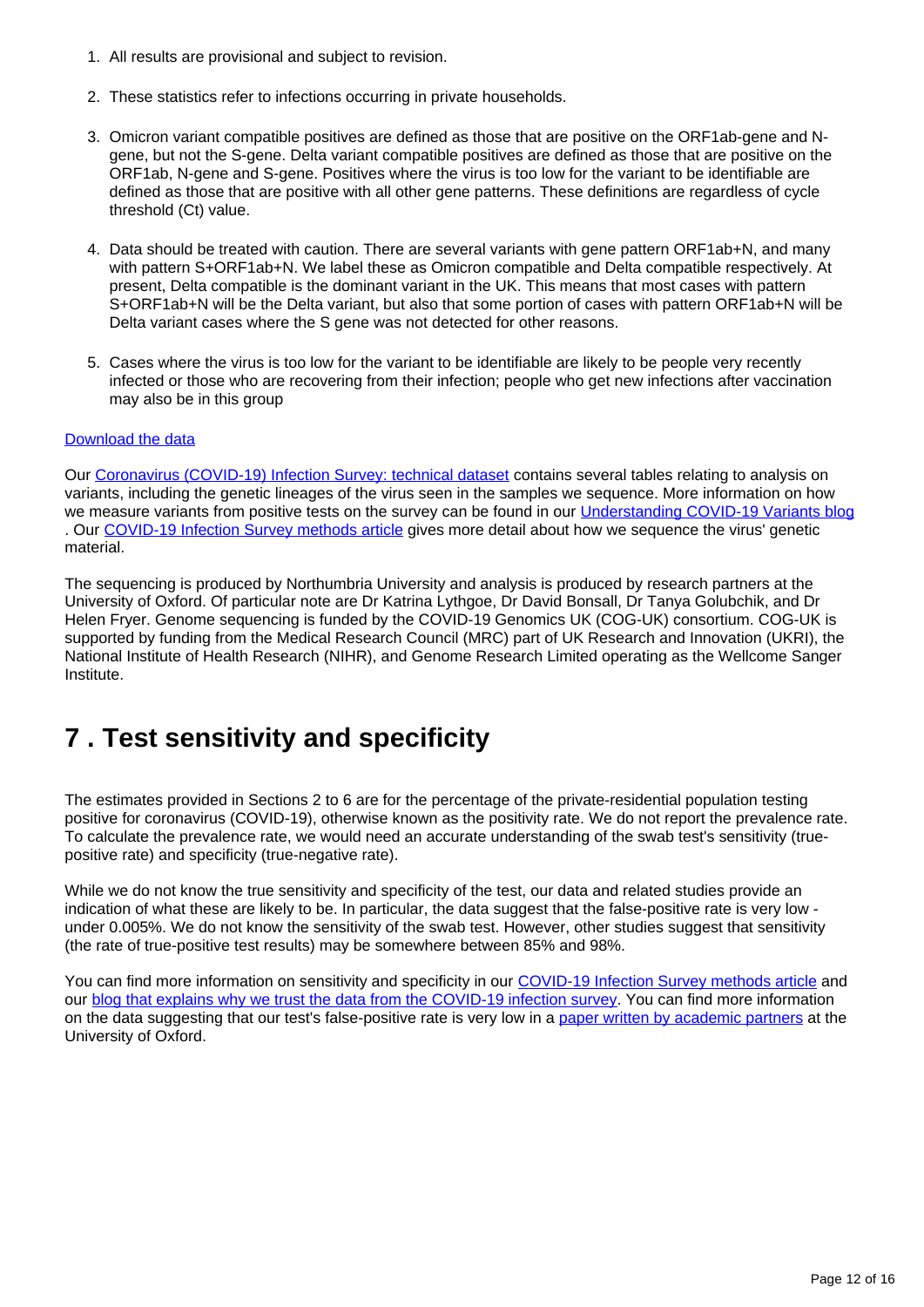## <span id="page-12-0"></span>**8 . Coronavirus (COVID-19) Infection Survey data**

#### [Coronavirus \(COVID-19\) Infection Survey: England](https://www.ons.gov.uk/peoplepopulationandcommunity/healthandsocialcare/conditionsanddiseases/datasets/coronaviruscovid19infectionsurveydata)

Dataset | Released 17 December 2021 Findings from the Coronavirus (COVID-19) Infection Survey for England.

[Coronavirus \(COVID-19\) Infection Survey: Northern Ireland](https://www.ons.gov.uk/peoplepopulationandcommunity/healthandsocialcare/conditionsanddiseases/datasets/covid19infectionsurveynorthernireland) Dataset | Released 17 December 2021 Findings from the Coronavirus (COVID-19) Infection Survey for Northern Ireland.

[Coronavirus \(COVID-19\) Infection Survey: Scotland](https://www.ons.gov.uk/peoplepopulationandcommunity/healthandsocialcare/conditionsanddiseases/datasets/covid19infectionsurveyscotland)

Dataset | Released 17 December 2021 Findings from the Coronavirus (COVID-19) Infection Survey for Scotland.

[Coronavirus \(COVID-19\) Infection Survey: Wales](https://www.ons.gov.uk/peoplepopulationandcommunity/healthandsocialcare/conditionsanddiseases/datasets/covid19infectionsurveywales) Dataset | Released 17 December 2021

Findings from the Coronavirus (COVID-19) Infection Survey for Wales.

[Coronavirus \(COVID-19\) Infection Survey: technical data](https://www.ons.gov.uk/peoplepopulationandcommunity/healthandsocialcare/conditionsanddiseases/datasets/covid19infectionsurveytechnicaldata)

Dataset | Released 17 December 2021 Technical and methodological data from the Coronavirus (COVID-19) Infection Survey, England, Wales, Northern Ireland and Scotland.

## <span id="page-12-1"></span>**9 . Collaboration**









The University of Manchester

The Coronavirus (COVID-19) Infection Survey analysis was produced by the Office for National Statistics (ONS) in collaboration with our research partners at the University of Oxford, the University of Manchester, UK Health Security Agency (UK HSA) and Wellcome Trust. Of particular note are: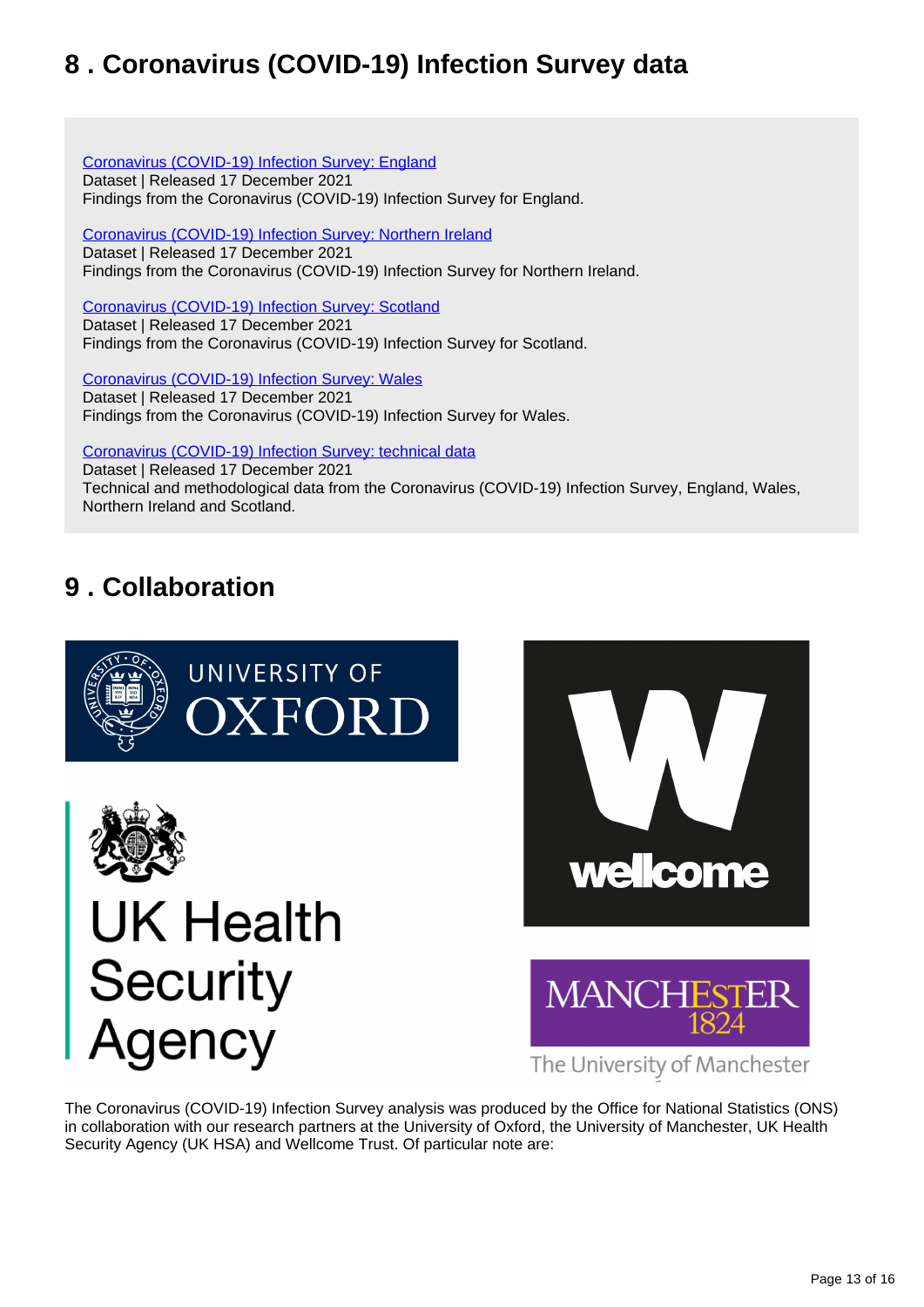- Sarah Walker University of Oxford, Nuffield Department for Medicine: Professor of Medical Statistics and Epidemiology and Study Chief Investigator
- Koen Pouwels University of Oxford, Health Economics Research Centre, Nuffield Department of Population Health: Senior Researcher in Biostatistics and Health Economics
- Thomas House University of Manchester, Department of Mathematics: Reader in Mathematical Statistics

## <span id="page-13-0"></span>**10 . Glossary**

### **Confidence interval**

A confidence interval gives an indication of the degree of uncertainty of an estimate, showing the precision of a sample estimate. The 95% confidence intervals are calculated so that if we repeated the study many times, 95% of the time the true unknown value would lie between the lower and upper confidence limits. A wider interval indicates more uncertainty in the estimate. Overlapping confidence intervals indicate that there may not be a true difference between two estimates. For more information, see methodology page on [statistical uncertainty.](https://www.ons.gov.uk/methodology/methodologytopicsandstatisticalconcepts/uncertaintyandhowwemeasureit)

### **Credible interval**

A credible interval gives an indication of the uncertainty of an estimate from data analysis. The 95% credible intervals are calculated so that there is a 95% probability of the true value lying in the interval.

## **Cycle threshold (Ct) values**

The strength of a positive COVID-19 test is determined by how quickly the virus is detected, measured by a cycle threshold (Ct) value. The lower the Ct value, the higher the viral load and stronger the positive test. Positive results with a high Ct value can be seen in the early stages of infection when virus levels are rising, or late in the infection, when the risk of transmission is low.

### **False-positives and false-negatives**

A false-positive result occurs when the tests suggest a person has coronavirus (COVID-19) when in fact they do not. By contrast, a false-negative result occurs when the tests suggest a person does not have COVID-19 when in fact they do. For more information on false-positives and false-negatives, see our [methods article](https://www.ons.gov.uk/peoplepopulationandcommunity/healthandsocialcare/conditionsanddiseases/methodologies/covid19infectionsurveypilotmethodsandfurtherinformation#test-sensitivity-and-specificity) and our [blog](https://blog.ons.gov.uk/2021/04/09/accuracy-and-confidence-why-we-trust-the-data-from-the-covid-19-infection-survey/).

## <span id="page-13-1"></span>**11 . Measuring the data**

### **Reference dates**

We aim to provide the estimates of positivity rate (the percentage of those who test positive) and incidence that are most timely and most representative of each week. We decide the most recent week we can report on based on the availability of test results for visits that have already happened, accounting for the fact that swabs have to be couriered to the labs, tested and results returned. On most occasions, the reference dates align perfectly, but sometimes this is not feasible. This week, the reference week for positivity is 5 to 11 December 2021.

Within the most recent week, we provide an official estimate for positivity rate based on a reference point from the modelled trends. For positivity rates, we can include all swab test results, even from the most recent visits. Therefore, although we are still expecting further swab test results from the labs, there was sufficient data for the official estimate for infection to be based on a reference point after the start of the reference week. To improve stability in our modelling while maintaining relative timeliness of our estimates, we are reporting our official estimates based on the midpoint of the reference week. This week, the reference day for positivity rates is Wednesday 8 December 2021.

The reference date used for our official estimates of incidence of polymerase chain reaction (PCR)-positive cases is 14 days prior to the positivity reference day. This is necessary as estimates later than this date are more likely to change as we receive additional data. This week, the reference week for incidence is 21 to 27 November 2021 and the reference day is Wednesday 24 November 2021.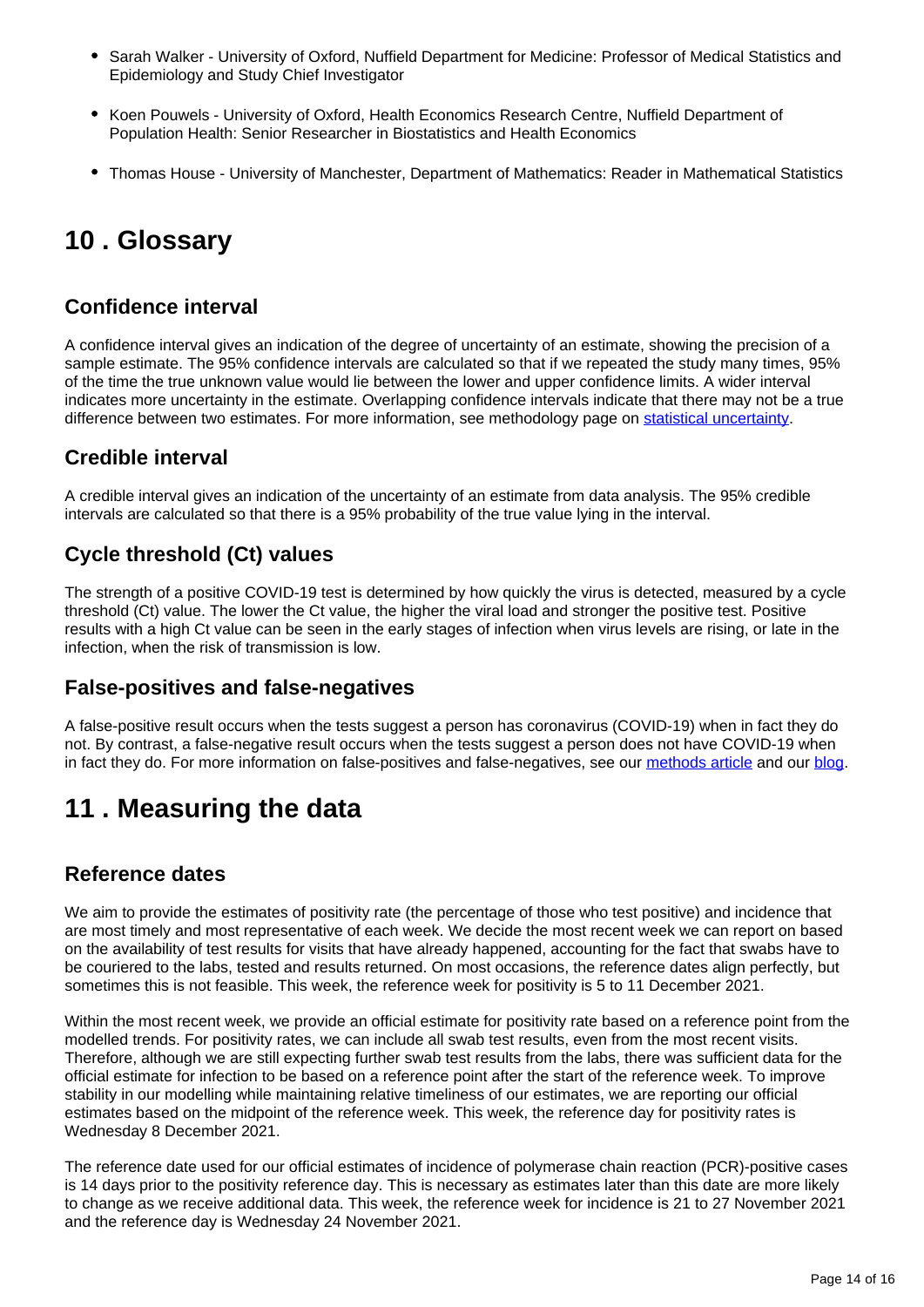### **Response rates**

Response rates for England, Wales, Northern Ireland and Scotland cannot be regarded as final response rates to the survey since those who are invited are not given a time limit in which to respond, and different modes of sampling are not comparable. Response rates for each nation are found in the Coronavirus (COVID-19) Infection [Survey: technical dataset.](https://www.ons.gov.uk/peoplepopulationandcommunity/healthandsocialcare/conditionsanddiseases/datasets/covid19infectionsurveytechnicaldata) We provide response rates separately for the different sampling phases of the study. Additional information on response rates can be found in our [COVID-19 Infection Survey methods article.](https://www.ons.gov.uk/peoplepopulationandcommunity/healthandsocialcare/conditionsanddiseases/methodologies/covid19infectionsurveypilotmethodsandfurtherinformation#study-design-sampling)

### **Survey fieldwork**

Survey fieldwork for the pilot study began in England on 26 April 2020. In Wales, fieldwork began on 29 June 2020, in Northern Ireland fieldwork began on 26 July 2020 and in Scotland fieldwork began on 21 September 2020.

### **Sub-regional geographies**

We have presented modelled estimates for the most recent week of data at the sub-regional level. To balance granularity with statistical power, we have grouped together local authorities into COVID-19 Infection Survey subregions. The geographies are a rules-based composition of local authorities, and local authorities with a population over 200,000 have been retained where possible.

The boundaries for these COVID-19 Infection Survey sub-regions can be found on the [Open Geography Portal.](https://geoportal.statistics.gov.uk/search?collection=Dataset&sort=name&tags=all%28BDY_CIS%2COCT_2020)

## **Other Coronavirus Infection Survey (CIS) analysis and studies**

This study is one of a number of studies that look to provide information around the coronavirus pandemic within the UK. For information on other studies see **Section 11: Measuring the data** in our previous bulletin dated 30 April 2021.

## <span id="page-14-0"></span>**12 . Strengths and limitations**

These statistics have been produced quickly in response to developing world events. The **Office for Statistics** [Regulation \(OSR\)](https://osr.statisticsauthority.gov.uk/), on behalf of the UK Statistics Authority, has reviewed them on [14 May 2020](https://osr.statisticsauthority.gov.uk/correspondence/review-of-coronavirus-covid-19-infection-survey/) and 17 March [2021](https://osr.statisticsauthority.gov.uk/correspondence/ed-humpherson-to-iain-bell-ons-covid-19-infection-survey-statistics/) against several important aspects of the [Code of Practice for Statistics](https://code.statisticsauthority.gov.uk/the-code/) and regards them as consistent with the Code's pillars of [trustworthiness,](https://code.statisticsauthority.gov.uk/the-code/trustworthiness/) [quality](https://code.statisticsauthority.gov.uk/the-code/quality/) and [value.](https://code.statisticsauthority.gov.uk/the-code/value/)

The estimates presented in this bulletin contain [uncertainty](https://www.ons.gov.uk/methodology/methodologytopicsandstatisticalconcepts/uncertaintyandhowwemeasureit). There are many sources of uncertainty, including uncertainty in the test, in the estimates and in the quality of data collected in the questionnaire. Information on the main sources of uncertainty are presented in our Coronavirus (COVID-19) Infection Survey Quality and [Methodology Information report,](https://www.ons.gov.uk/peoplepopulationandcommunity/healthandsocialcare/conditionsanddiseases/methodologies/coronaviruscovid19infectionsurveyqmi) our [methodology article,](https://www.ons.gov.uk/peoplepopulationandcommunity/healthandsocialcare/conditionsanddiseases/methodologies/covid19infectionsurveypilotmethodsandfurtherinformation#uncertainty-in-the-data) and our blog that explains why we trust the data from [the COVID-19 infection survey](https://blog.ons.gov.uk/2021/04/09/accuracy-and-confidence-why-we-trust-the-data-from-the-covid-19-infection-survey/).